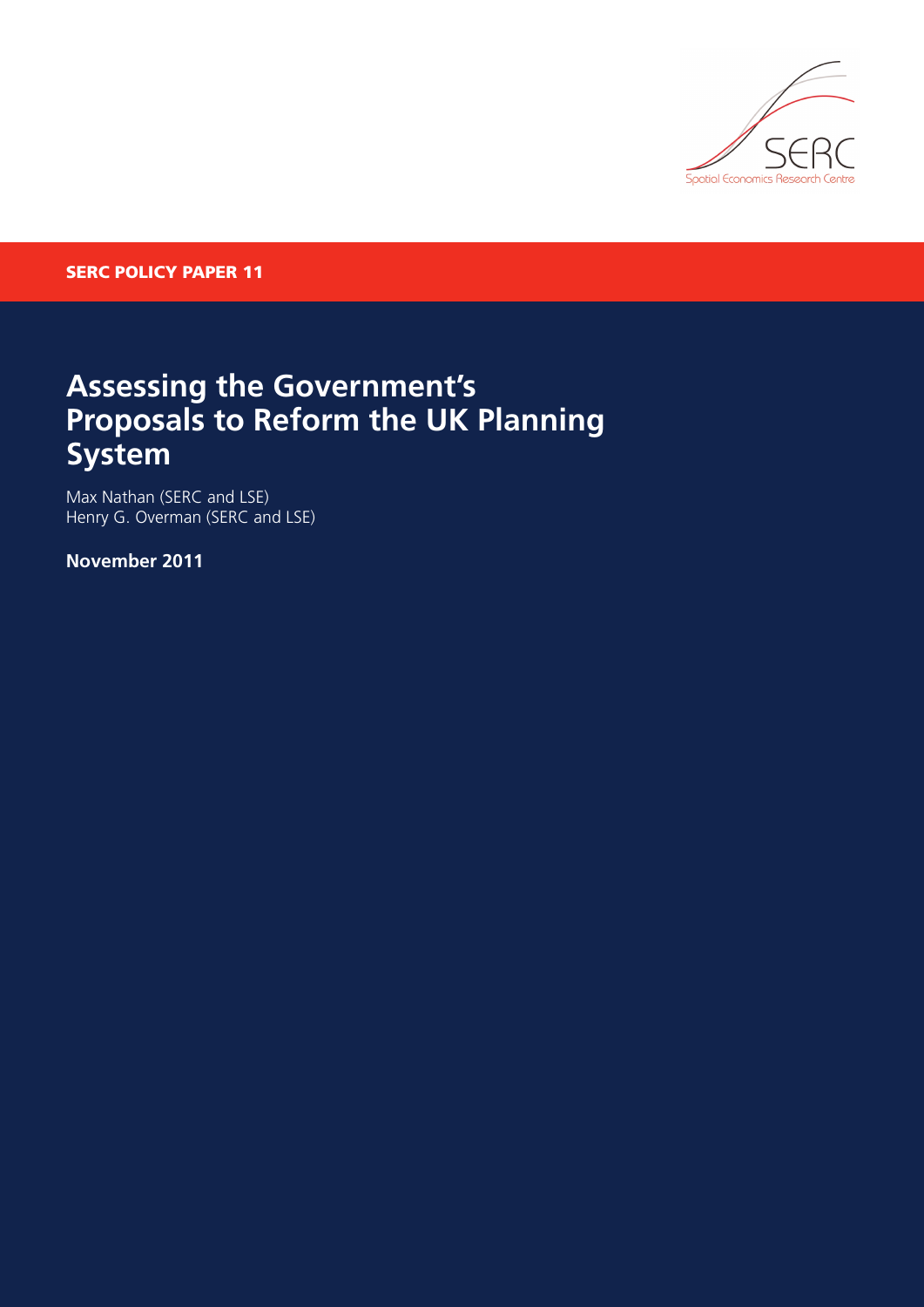This work is part of the research programme of the independent UK Spatial Economics Research Centre funded by the Economic and Social Research Council (ESRC), Department for Business, Innovation and Skills (BIS), the Department for Communities and Local Government (CLG), and the Welsh Assembly Government. The support of the funders is acknowledged. The views expressed are those of the authors and do not represent the views of the funders.

© M. Nathan and H. G. Overman, submitted 2011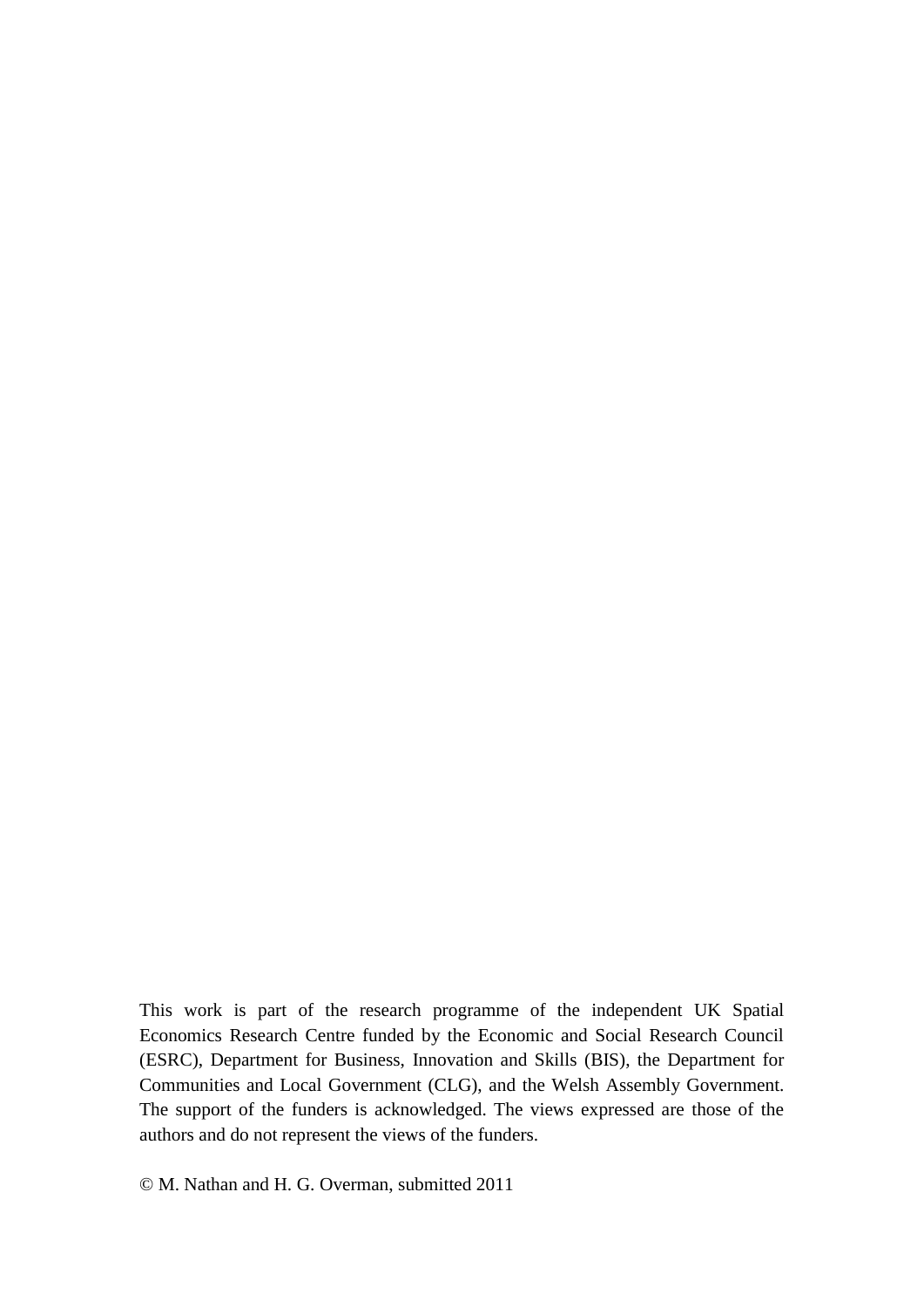# **SERC Policy Paper 11**

# **Assessing the Government's Proposals to Reform the UK Planning System**

### **Max Nathan\* and Prof. Henry G. Overman\*\***

### **November2011**

\*SERC, Department of Geography & Environment, LSE Cities, London School of Economics \*\*SERC, Department of Geography & Environment, London School of **Economics** 

This note summarises evidence emerging from SERC research [\(www.spatialeconomics.ac.uk\)](http://www.spatialeconomics.ac.uk/) as well as from the wider urban economics literature. SERC regularly publishes policy papers which are freely available from our website. SERC blog: [http://spatial-economics.blogspot.com/.](http://spatial-economics.blogspot.com/) Follow us on twitter: @lse\_serc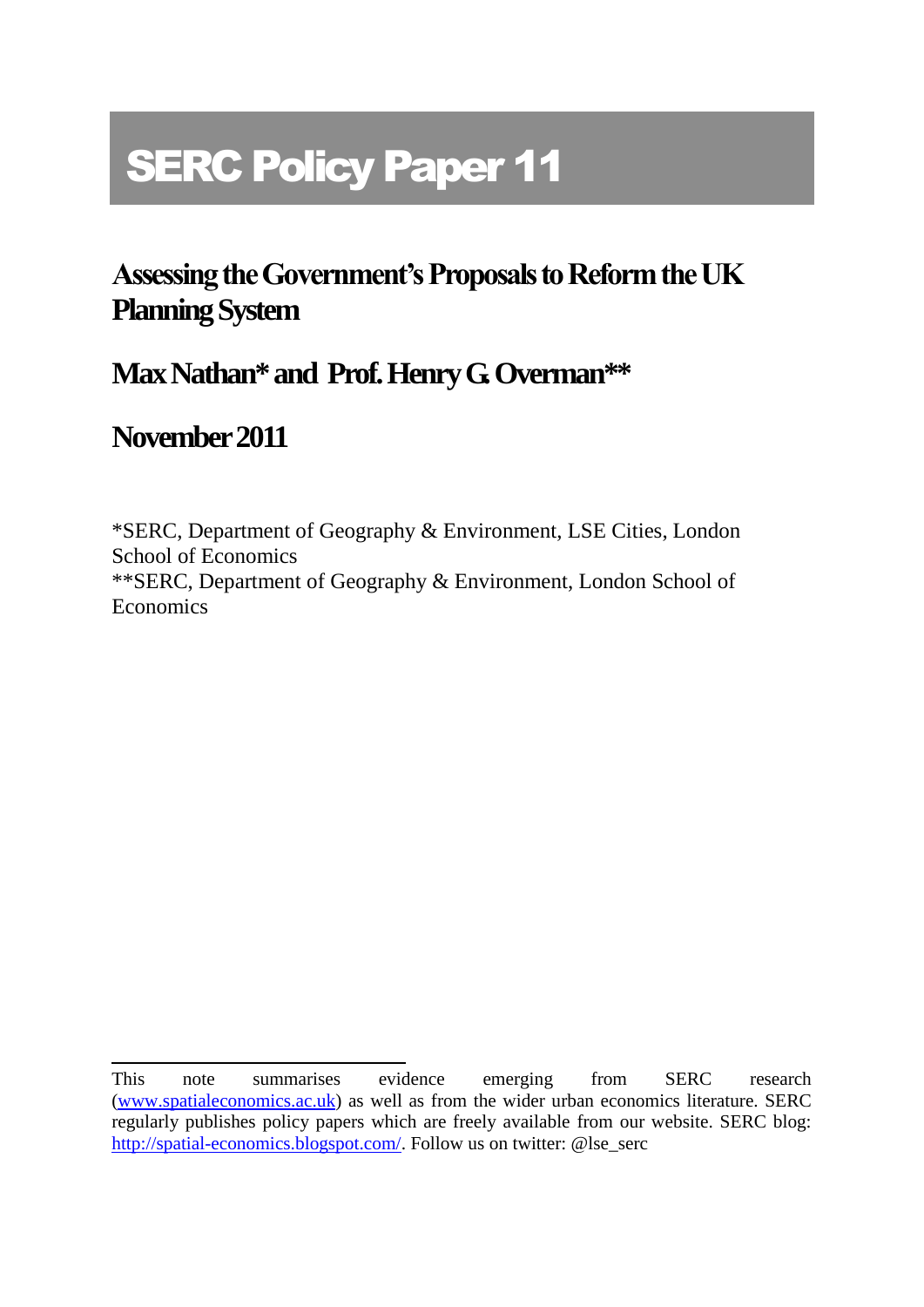#### **Abstract**

This note discusses the UK government's proposed reforms to the land use planning system. It considers the case for reform and the extent to which the reforms are likely to meet their objectives. It then makes some suggestions on how the National Planning Policy Framework could be improved. It should be read alongside our companion evidence paper: 'What we know (and don't know) about the links between planning and economic performance'.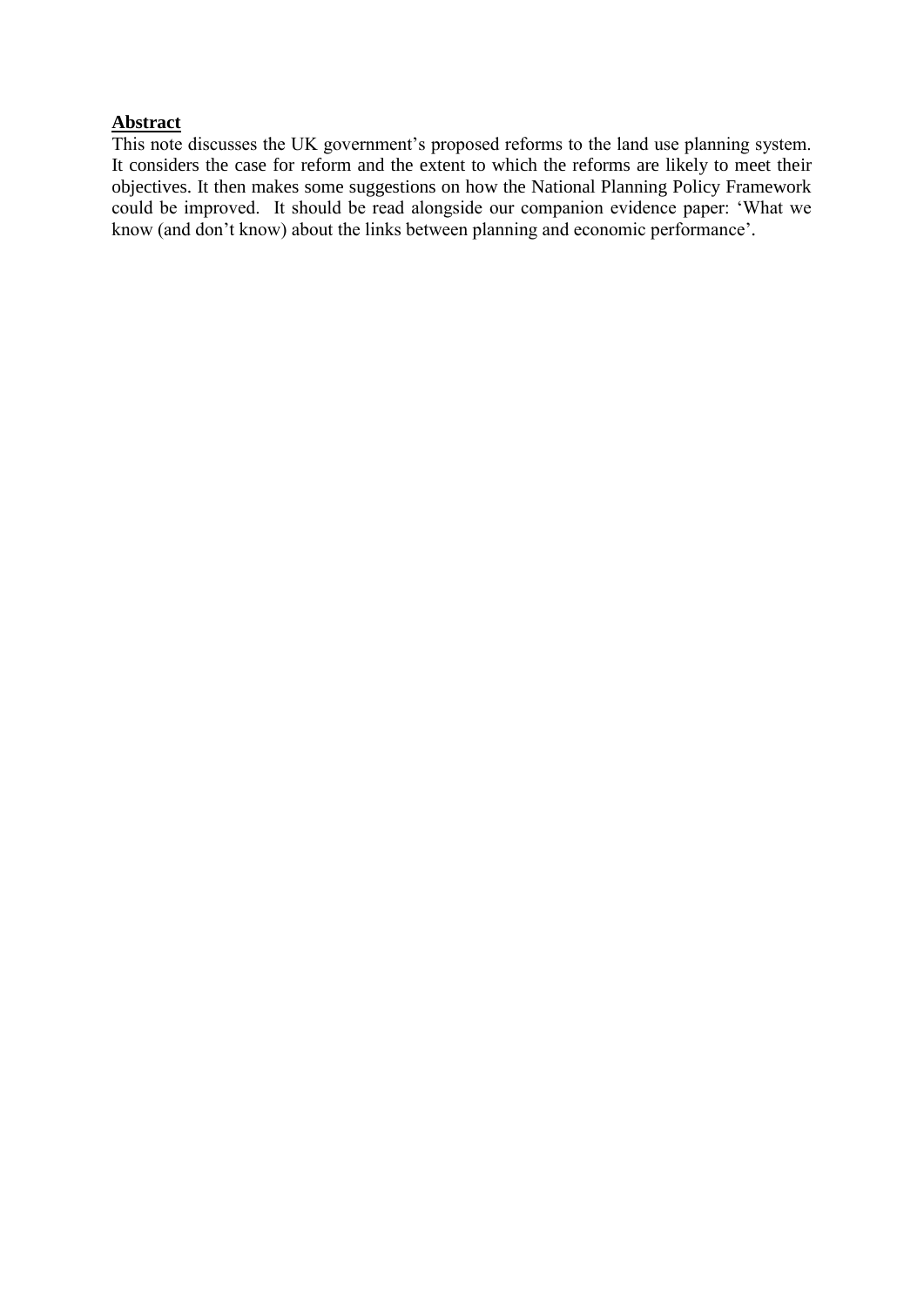### **Introduction<sup>1</sup>**

The Government is seeking to reform England's planning rules. The current system involves:

- A hierarchy of planning policies national planning policy statements; until recently regional strategies; and local development frameworks.
- Development control as the main mechanism for regulating local development.
- Section 106 (S106) as the main means of local value capture, complemented in 2010 by the Community Infrastructure Levy.
- Some national restrictions (e.g. Town Centre First Green Belts, Sites of Special Scientific Interest (SSSIs) and Areas of Outstanding Natural Beauty (AONBs)).

The Government's draft National Planning Policy Framework (NPPF) was unveiled over the summer of 2011. The main elements of the NPPF and associated reforms are:

- Significantly simplified national planning guidance.
- Devolved decision-making, with local authorities drawing up local plans via community consultation, subject to consistency with NPPF and fiscal incentives to encourage development.
- A presumption in favour of sustainable development, where this accords with local plans. If no up-to-date plan exists, the default answer to sustainable development should be 'yes'.
- Maintain all existing protected status that is Green Belt, SSSIs, AONBs and also retain town centre first restrictions for retail development.

In parallel with the NPPF, the government are also introducing:

- A reformed Community Infrastructure Levy as the main means of value capture, while limiting use of S106.
- Financial incentives for new housing through the New Homes Bonus, and for commercial development via the Business Increase Bonus.
- A Localism Bill and wider proposals for reforming local government finance.<sup>2</sup>

Together, these reforms aim to localise the planning system at the same time as increasing rates of commercial and residential development. As we discuss below there are tensions between these two objectives.

#### **Do we need reform?**

Nathan and Overman (2011) document evidence that the UK planning system:

- Increases house prices (with a regressive impact on low to middle income families)
- Increases housing market volatility
- Increases office rents
- Lowers retail productivity
- Lowers employment in small independent retailers
- May not properly assess the true social costs of brownfield versus greenfield development.

 $<sup>1</sup>$  This section is taken from our companion piece on the economic costs and benefits of planning.</sup>

<sup>&</sup>lt;sup>2</sup> See DCLG (2011a, 2011b, 2011c and 2011d).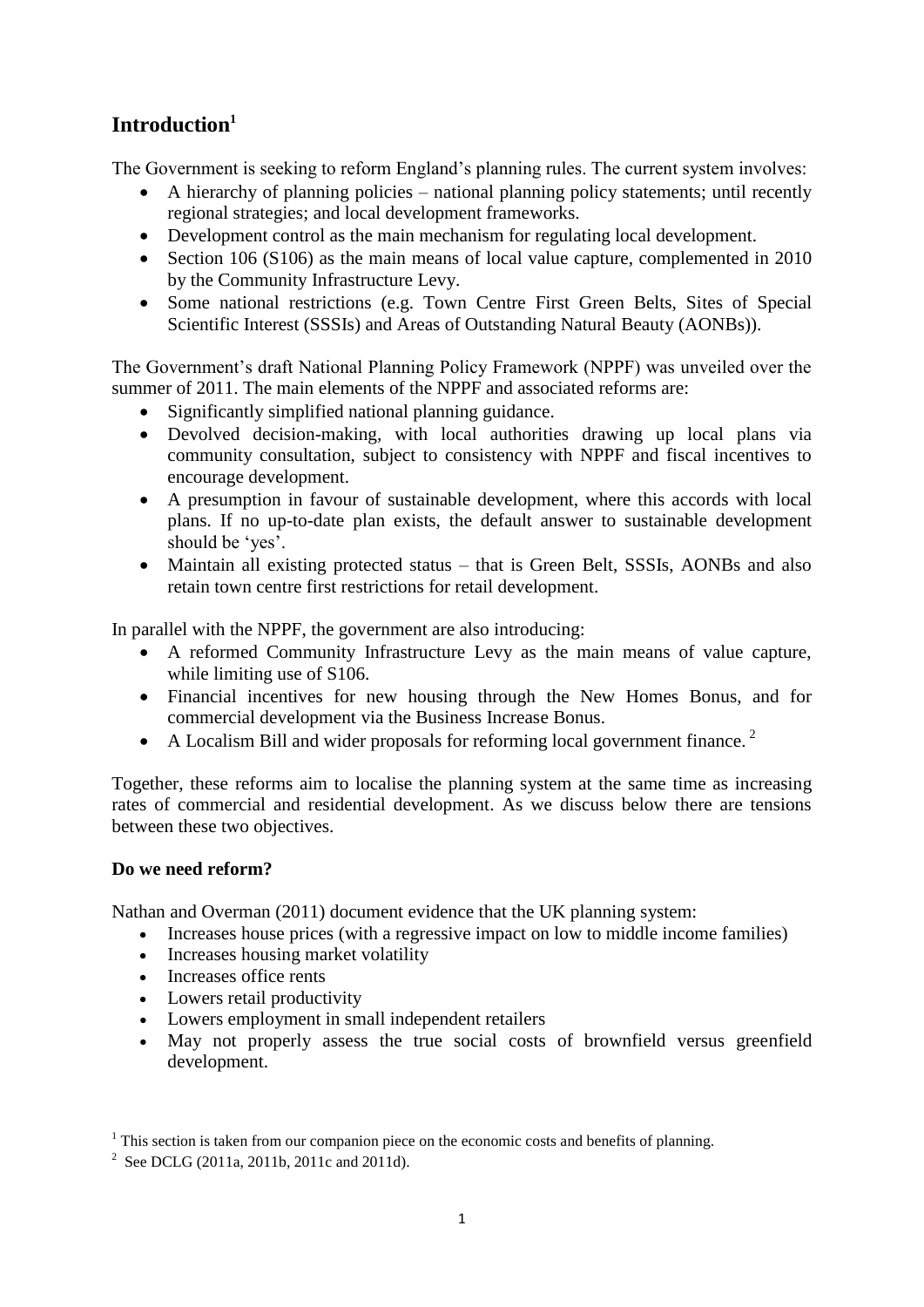Other costs of the current system are not well documented (e.g. the possible negative impact, via higher land prices, on land intensive manufacturing and wholesale distribution) but might be expected to be large. In short, the evidence suggests that the current English planning system imposes substantial economic, social and environmental costs, which need to be set against the system's benefits (for more on these benefits, see CPRE 2011, National Trust 2011 and many others).

For what it is worth, we differ on whether some of these costs outweigh their respective benefits. However, we are both very clear that those involved in the current planning debate need to be aware of all the evidence, and that pretending that the status quo is cost-free is not helpful.<sup>3</sup> We also believe that while the Government's NPPF proposals have much to commend them, there are some important areas where they could be improved.

The overall direction of travel for the planning system is a decision for politicians, held accountable by voters. Clearly voters' opinions will differ and politicians need to balance these opinions. If, for example, you believe that the costs of the status quo outweigh the benefits, reducing these costs will require more land to be made available for development. Not all of this land could, or should, have been previously developed (partly because much brownfield land is in the 'wrong' place) so this will entail some building on greenfield land. You would be willing to make this trade-off because you do not believe that the broad social value of the undeveloped land that will end up being used is sufficient to outweigh the broad costs in terms of high house prices, increased house price volatility, high office rents, lower retail productivity etc. This corresponds to the personal position of one of the authors.

Even if you happen to disagree with this assessment of the evidence however, this does not mean that you should oppose a suitably revised National Planning Framework. The rest of this note explains why.

#### **The basic principles of the NPPF**

#### The objective of the planning system

Planning systems influence the level, location and pattern of activity. Most people, including the government, agree that the planning system should seek to promote sustainable development – that is, to balance economic, social and environmental objectives.

The NPPF calls for more use to be made of market price signals in the land use planning system. Because the current system effectively makes *no* use of price signals it is arguable that it downplays economic objectives in preference to other objectives. As Cheshire and Sheppard (2005) argue, however, it is important that decisions in a reformed system should not be made on the grounds of market signals in isolation, but should continue to reflect environmental and amenity values.

As we argue below, this means the NPPF should be *more* explicit about what sustainable development involves and should indicate how such judgements could be made in practice.

#### Localism is better than top down planning

 $3$  See, for example, the CPRE quoted in http://www.thetimes.co.uk/tto/business/article3168127.ece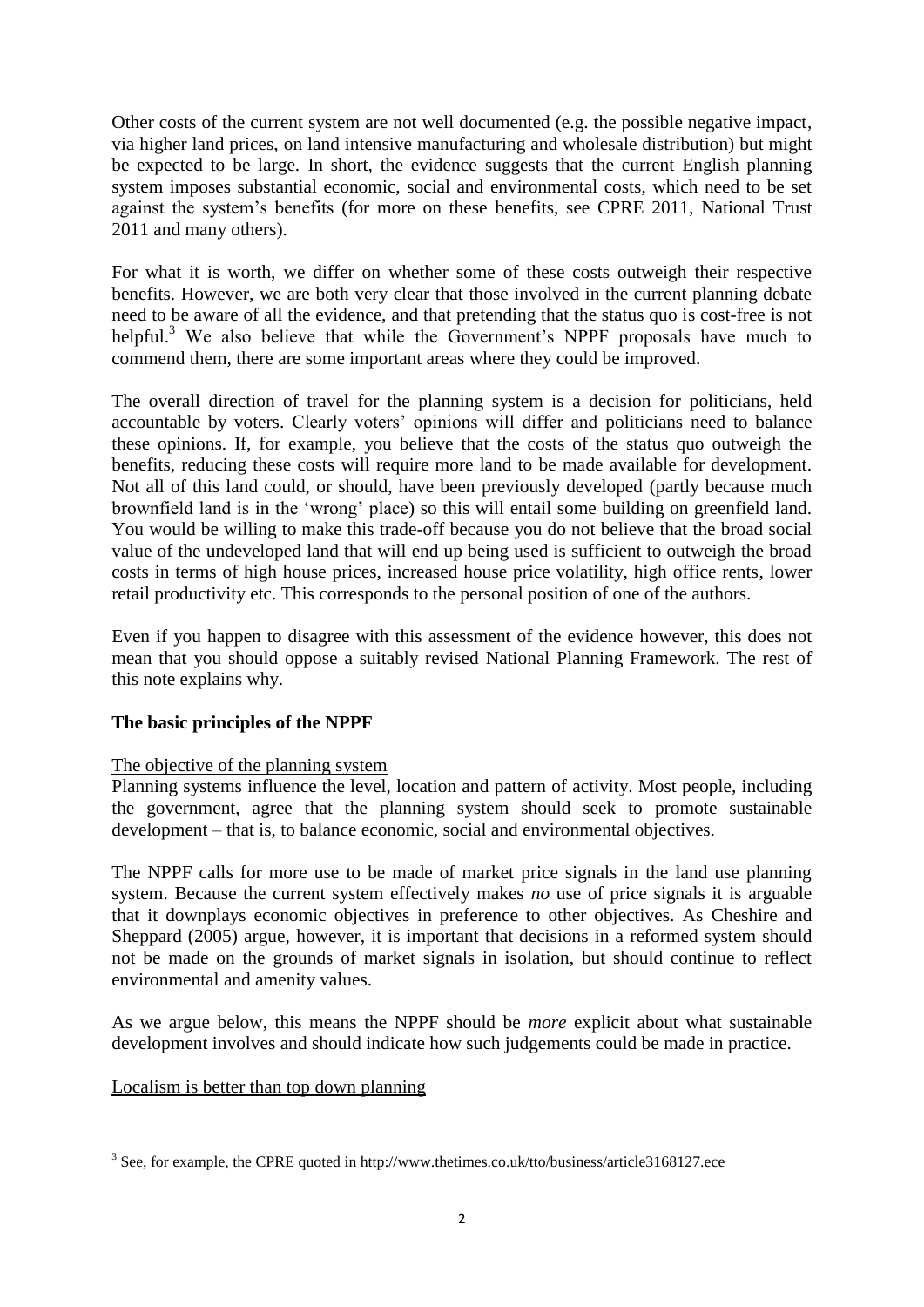Ideally, decisions are best taken by the community most affected, and so the general principle of localism is the right one. The NPPF enshrines this principle by insisting on the use of local plans to underpin decisions about development. However, there are some classes of decision where it is harder to justify taking only local views into account. We discuss these below and consider the way that NPPF handles the conflict between local and national interest.

#### The presumption in favour of sustainable development

Because development involves large upfront fixed costs it is good if the planning system can help limit uncertainty. In addition, planning decisions can generate large 'rents' for those gaining planning permission to build. For both these reasons it is important that decision making is transparent and governed by clear rules. The current system is so complex that it does not meet these criteria. The NPPF achieves this by vastly simplifying the rules and by introducing a presumption in favour of sustainable development. Local bureaucrats and politicians will no longer get to say yes or no to development on a case-by-case basis. Instead, the presumption means that they have to say yes to things *that are consistent with their local plan*. Many other countries successfully run systems that are (at least) this permissive. But it is less clear that this principle can be brought in immediately, given that many local areas do not have current local plans (see below).

#### Localism and the national interest: the role of incentives

If, as this government does, you believe in localism then you have to give people a strong say in the development of their local plan to make the 'presumption' consistent with localism. The draft framework does this by giving neighbourhoods and local authorities a central role in drawing up local plans. However, in some cases there is an unavoidable trade-off between local and national interests. For example, the Government wants to increase housing supply in England and improve the UK's strategic infrastructure. These are both national priorities – but ones which will affect specific local communities.

The government is taking two approaches to try to reconcile national and local priorities. The first is to retain some features of a top-down system by insisting that local authorities find 'enough' land for development. The second is to try to align local and national priorities by giving incentives to local communities to take decisions consistent with national interest. Specifically, the Government recognise that local authorities will need to be given incentives to agree to new development and have introduced a range of measures to provide these.

#### The case in principle

Overall, there are strong arguments that support the government's overall approach to reforming the land use planning system.

Despite this, some people support the status quo. Even, amongst those that recognise the need to do something (e.g. about the affordability of housing) many object to the NPPF. We think that the NPPF could be revised to meet many (although not all) of these objections.

#### **A revised NPPF**

The NPPF needs a clear statement of the primary objective of the planning system

The planning system should seek to balance economic, social and environmental objectives. The NPPF needs to explicitly recognise that this is the primary objective, and to put in place a clear definition of 'sustainable development', the trade-offs this may entail in practice, and how such decisions could be made.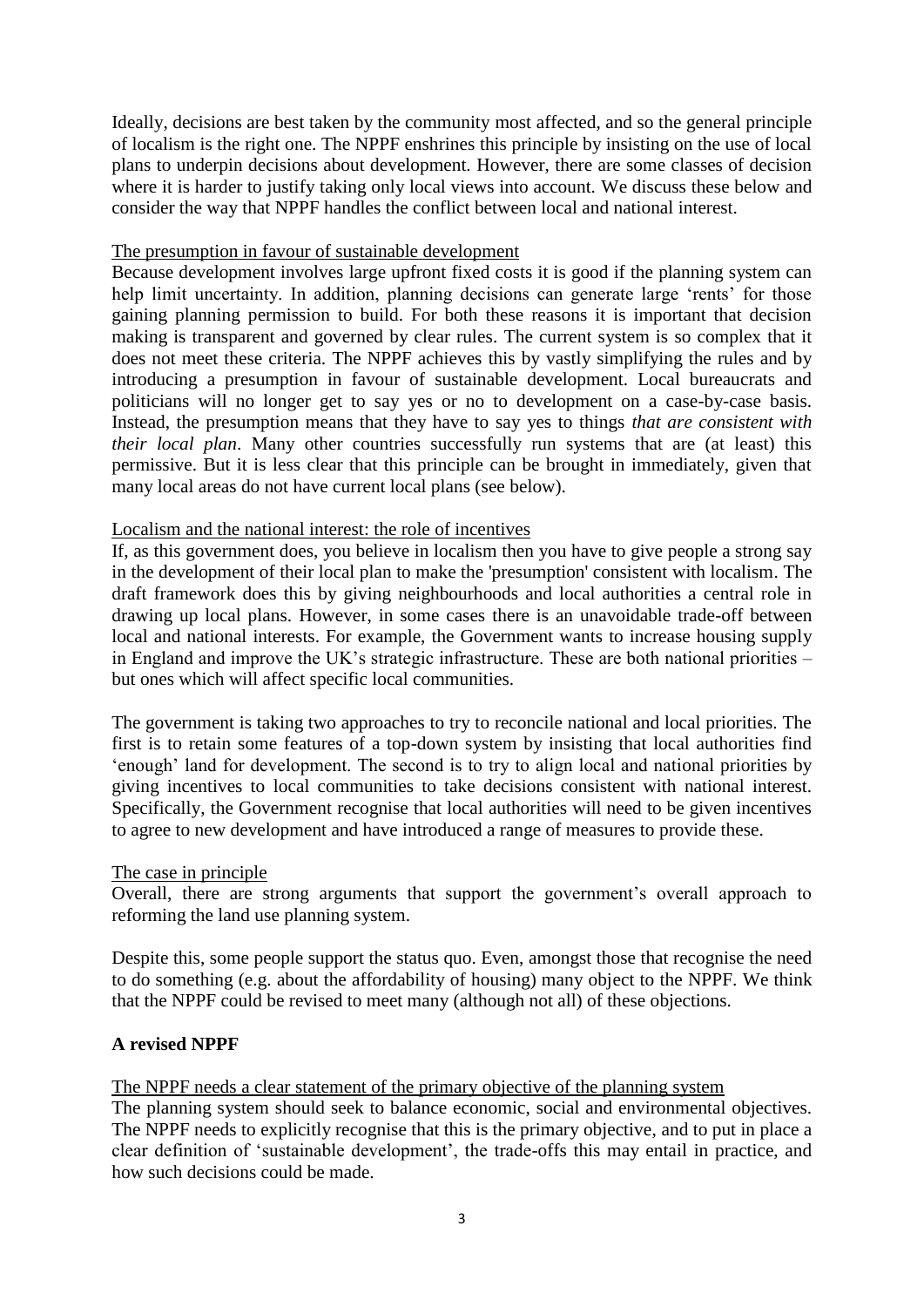Happily, there is now a growing evidence base that would allow national and local planners to make decisions that properly take account of these objectives, using, for example, information on the value of natural amenities. We discuss the practicalities of this below.

#### The NPPF needs to clarify when localism trumps national interests (and vice-versa)

There is a basic tension in the Government's approach – between localism and achieving these national goals. As the National Trust have correctly pointed out in their response to the NPPF (National Trust 2011), the proposed reforms appear asymmetric on the extent to which neighbourhoods have power to affect local development. Specifically, local people can decide to allow more development, but not less.

Ministers need to address this problem. Generally, development imposes costs on existing residents to benefit non-residents. One possibility is for the government to overrule neighbourhood interests in the name of local interests and continue to allow upward only revisions to local plans. If you believe in localism, it is of course politically difficult to do this. A second possibility is to continue to allow upward only revisions to local plans but to clarify the ways in which the financial benefits from allowing development (which are paid to local authorities) will filter down to local neighbourhoods affected. A third possibility would be to allow upward and downward revisions to local plans, but this would likely require far stronger fiscal incentives at the neighbourhood level if plans are not to be consistently revised downwards by rational householders looking to protect their vested interest.

#### What happens in the absence of a local plan?

As outlined, there are very good reasons to prefer a planning system built around local plans with a presumption in favour of sustainable development that is consistent with the plan. One of the major problems, however, is that many local authorities do not have current local plans. The NPPF insists that where no local plan is present then the default answer to development should be 'yes'. There is a short term and a long term problem with this mechanism for dealing with the availability of a local plan.

The short term problem relates to both the absence of plans and the fact that all local authorities should be adjusting their plans to take in to account the new planning framework. The government needs to come up with an interim solution to this problem. The most sensible approach would be to allow the current system of planning consents to operate while local authorities are given a reasonable amount of time to draw up new plans. This may conflict with government desires to see construction-led growth (although we question the extent to which this is a feasible objective given current market conditions). In the long run, plans need to be kept up-to-date. But there is no need to do this through the 'threat' of unconstrained development. Other mechanisms, including financial sanctions could be used to ensure that plans are kept up-to-date.

#### Localism and the national interest: what if incentives are too small?

The Government's localism strategy relies heavily on incentives – nudging local communities to decide on actions that collectively meet national objectives. Whether these incentives will be large enough in practice to achieve the goal of raising levels of *national*  housing supply is still open to debate, and some commentators have already suggested doubling the size of the New Homes Bonus (Larkin et al 2011). We agree that there a serious concerns that the incentives may be too small. Early evidence on housing starts since the announcement of the NHB are consistent with these concerns.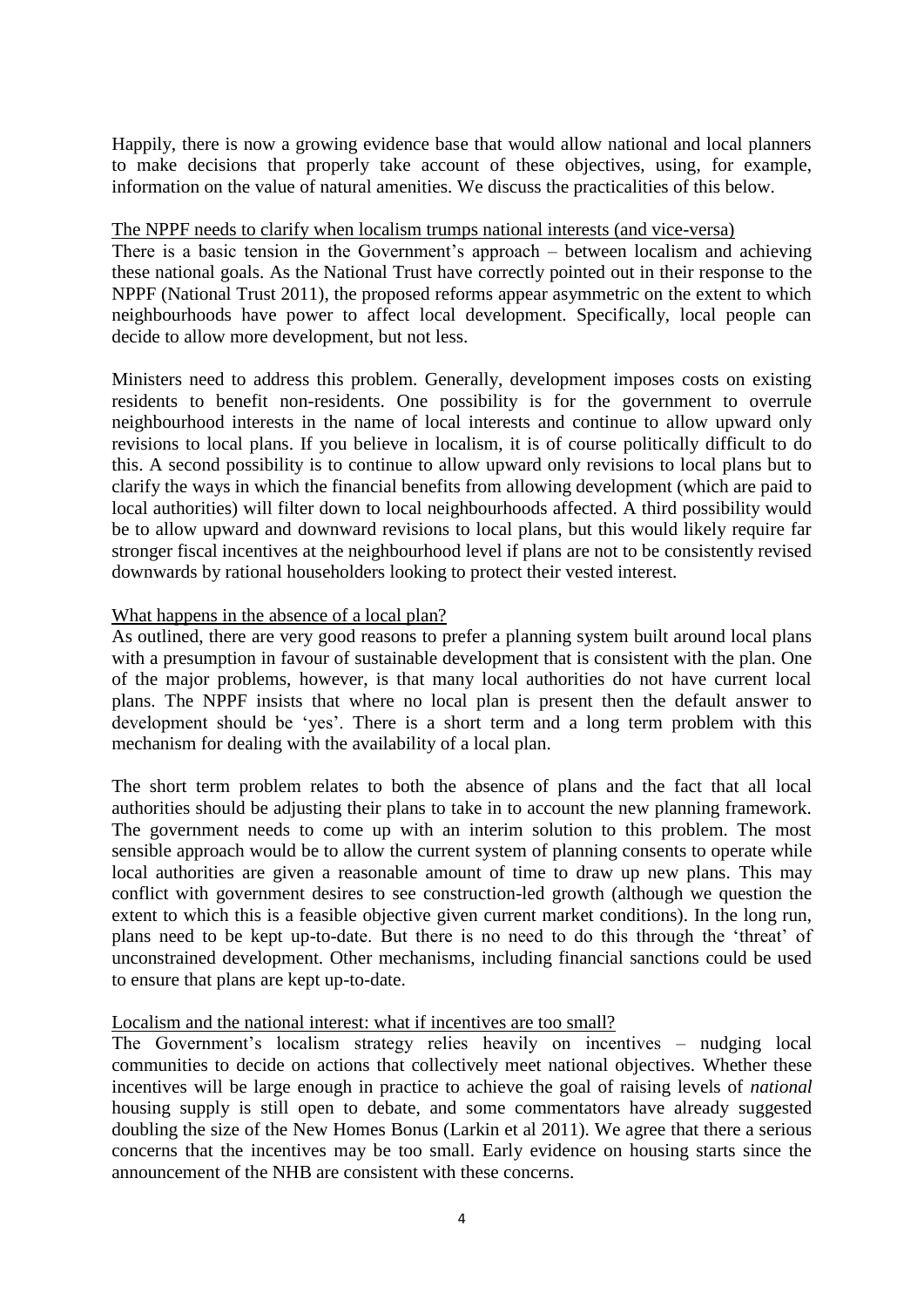One way the government can address this problem is to increase the overall incentive to develop by allowing local authorities to retain a larger, rather than smaller, share of business rate growth. A decision on this is due in the coming months. The government also needs a set of mechanisms in place for reviewing the full package of incentives and the extent to which current fiscal incentives are proving effective and to allow for adjustment if necessary. Any review process will have to carefully balance the need to create appropriate incentives with the fact that uncertainty will dampen the effect of any given level of incentives. There are a number of possible options. At a minimum, the system should ensure no retrospective revisions on development already approved. Another alternative would be upward only revisions subject to a more general review occurring, say, every five years. Longer term, other mechanisms could be considered such as land auctions, which offer stronger incentives for development *and* a more transparent process (Leunig 2007).

#### Land restrictions and the definition of sustainable development.

The NPPF continues to impose some centralised restrictions on land use – most obviously in the case of the Green Belt and Areas of Outstanding Natural Beauty (AONB). The long standing 'town-centre first' policy will also be maintained for the retail sector. In the draft version, there is no intention to have national brownfield targets, although the government is coming under sustained pressure to (re)introduce a 'brownfield first' criterion.

For AONB and some other designations, it is clear that the government has decided that national interests strictly overrule local interests. For greenbelts, town-centre first and brownfield first policy the case for a one-size fits all policy is far less compelling. Indeed, we would argue that the NPPF should take a more flexible approach, explicitly permitting cities to develop local brownfield and town-centre strategies if desired, via consultation with local people. We recognise that substantial changes to greenbelt policy are unlikely to prove politically expedient given the current popular debate.

Once again, however, this is an area where local interests may conflict with national and the NPPF needs more detail on how these should be reconciled. One possibility would be for government to propose a set of indicators that local authorities could use when developing their town centre and brownfield plans. These indicators could reflect the exchequer costs of e.g. the provision of infrastructure for greenfield development as well as the environmental and social value of different types of land (already available from the National Ecosystem Assessment).<sup>4</sup> Local authorities would then be able to draw up their own land use restriction policies using these indicators and other local information. This approach might also help operationalise the concept of whether or not a given development is sustainable. Because such an approach recognises that what constitutes sustainable development might differ depending on local context we think it would be preferable to the alternative – which would use current planning assumptions about what is sustainable to issue national guidance on what is meant by sustainable development (not least because the NPPF is trying to get away from this national guidance approach to planning). A more radical approach might be to reform the planning system further to uses these base line indicators to develop impact fees that could be levied on new development.

<sup>&</sup>lt;sup>4</sup> Se[e http://uknea.unep-wcmc.org/](http://uknea.unep-wcmc.org/) and (Gibbons et al 2011). This could include guidance on the shadow price of carbon.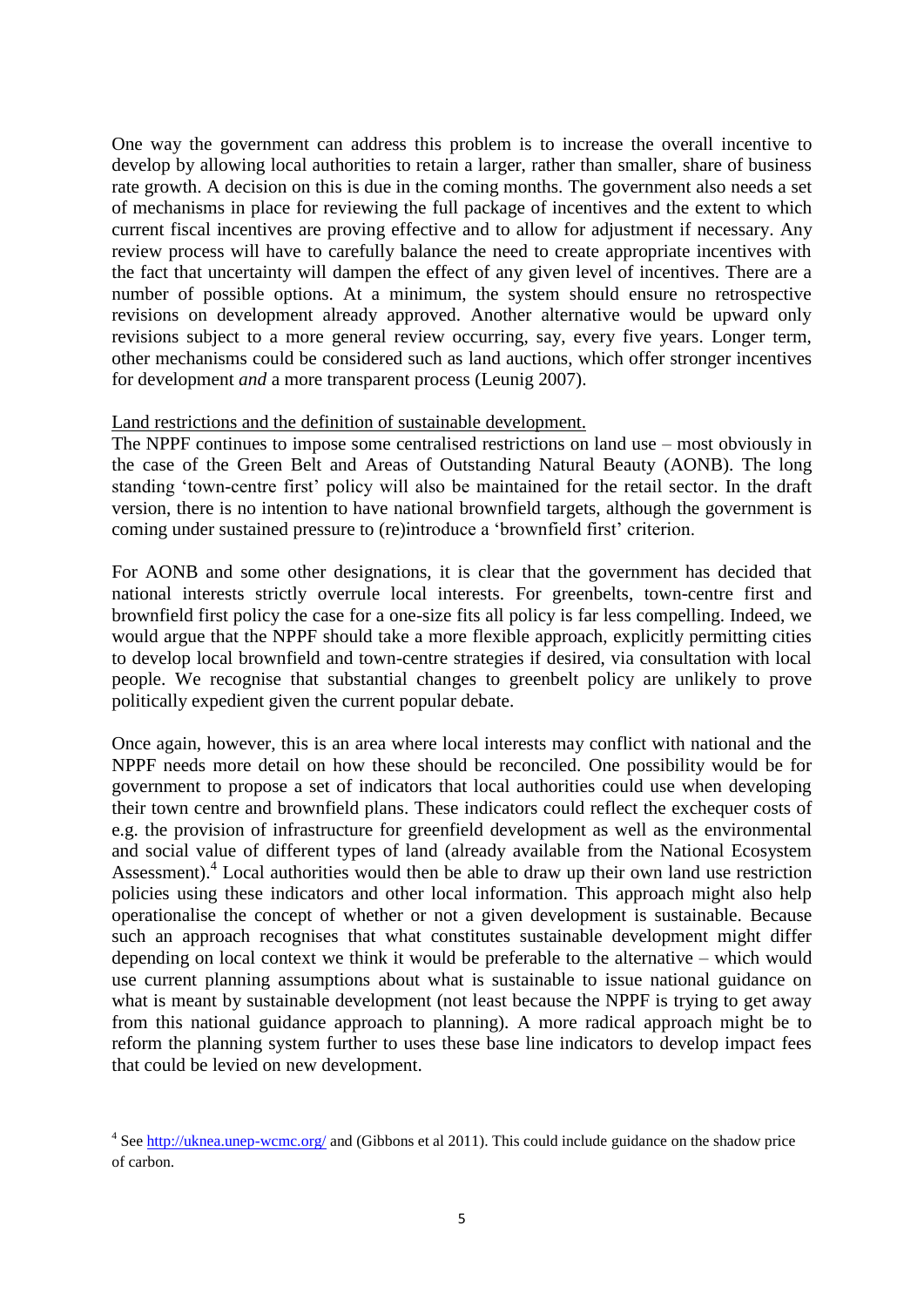Opponents of the NPPF may want to skew development further in favour of brownfield land. They should be encouraged to bring forward costed proposals that explain how this might be achieved. Some of these may involve removing existing distortions, such as the significant differences in VAT levied on refurbishment as opposed to new build development. These proposals could then be embedded within the NPPF and, once again, local authorities allowed to choose the most appropriate land restriction policies in light of these brownfield incentives.

### **Conclusions**

We believe that there are strong arguments in favour of the overall approach to land use planning as advocated by the NPPF. The NPPF proposes a planning system where local plans are drawn up in consultation with local communities subject to a set of incentives that balance economic, environmental and social objectives. It then allows development that is consistent with the plan.

The status quo has both benefits and substantive economic and social costs, as we point out in the evidence paper that accompanies this one (Nathan and Overman 2011). Those opposing planning reform should acknowledge these costs of the current system – rather than, as some have done, denying that they exist. This said, the NPPF and wider proposals for planning reform have room for improvement, and we find common ground with other voices here. We have highlighted several crucial issues:

- The NPPF needs to explicitly recognise that the primary objective of the planning system is to balance economic, social and environmental objectives. The Framework should set out a clear definition of sustainable development, acknowledge potential tradeoffs and give guidance on how practical decisions might be made (e.g. through use of carbon prices and the National Ecosystem Assessment)
- Most planning decisions are best taken by the community affected, and so the general principle of localism is the right one. But in some cases, there are local *and* national dimensions to a decision. There is a basic tension between localism and some national objectives, which the NPPF does not properly acknowledge or resolve. Either ministers need to be clear about when and why national interests trump local and local trump neighbourhood or they need to provide stronger incentives to align neighbourhood, local and national interests.
- The presumption in favour of sustainable development that is consistent with the plan should be retained. But it should *not* be used as the mechanism to ensure that plans are up-to-date. Interim measures are also needed, while all local authorities up-date their plans to take in to account the new national framework.
- It is not clear that current incentives will be large enough to achieve national objectives in terms of delivering more land for development. The government needs to explain how it will review and update incentives if necessary. Ironically, while we favour more development, we support the proposals in the NPPF *despite* the fact that we think it is highly likely that they could lead to less not more development in the short to medium term.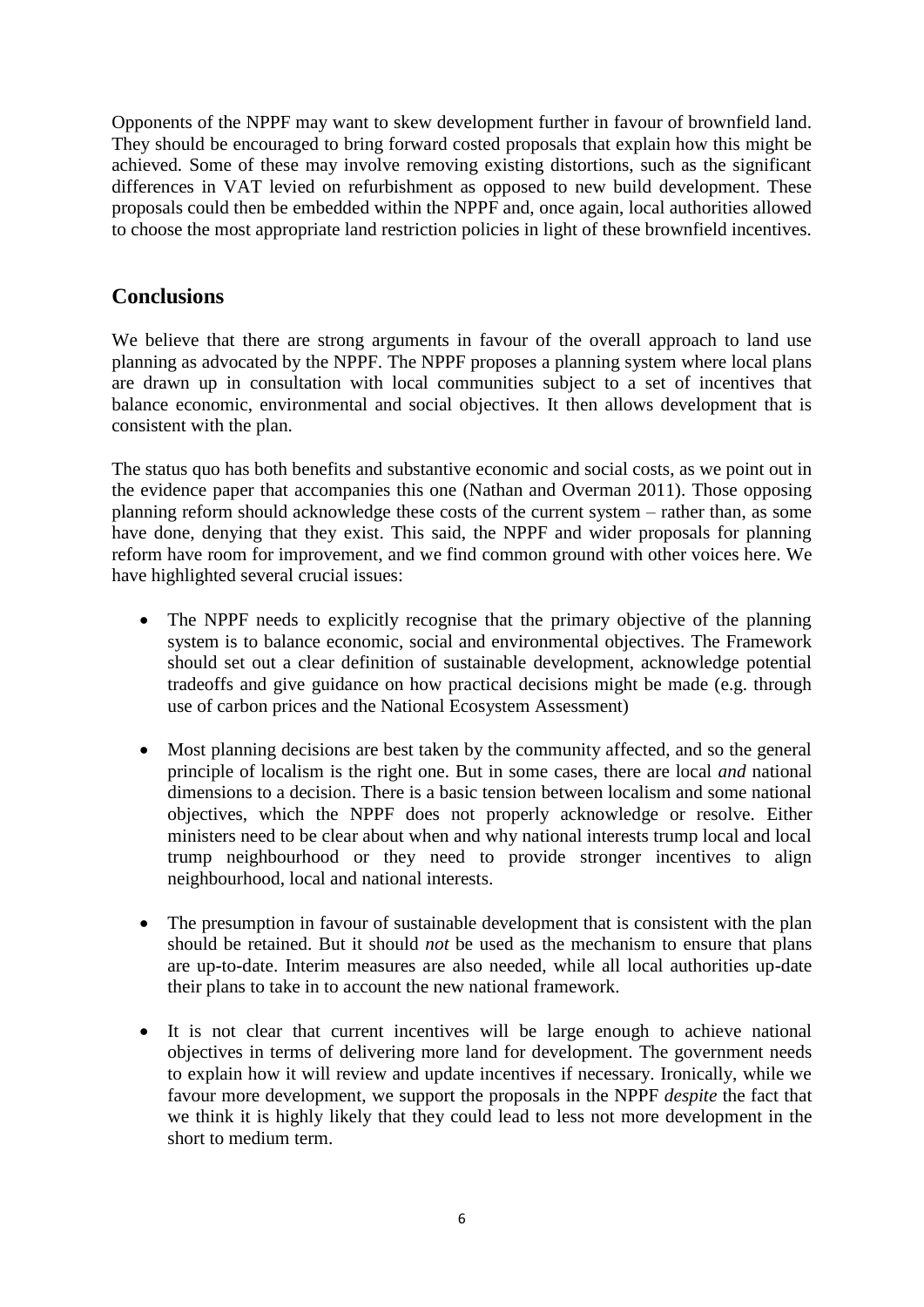• The case for one-size fits all land restriction policies (e.g. town centre or brownfield first) is not compelling. Instead, the government should adopt an approach in keeping with the localism spirit of the NPPF by setting the appropriate framework to try to encourage particular patterns of development but then to allow local authorities to develop their own land use restriction policies. We think such a framework should take the form of a set of baseline indicators that highlight the environmental and social costs of different types of development. This could also form a basis for helping assess whether or not development is sustainable. We think this would be preferable to alternative approaches which would impose national guidelines on land use restrictions and the definition of sustainable development. If opponents of the NPPF want to skew development further in favour of brownfield sites they should bring forward costed proposals that could form part of the framework within which local authorities draw up their policies.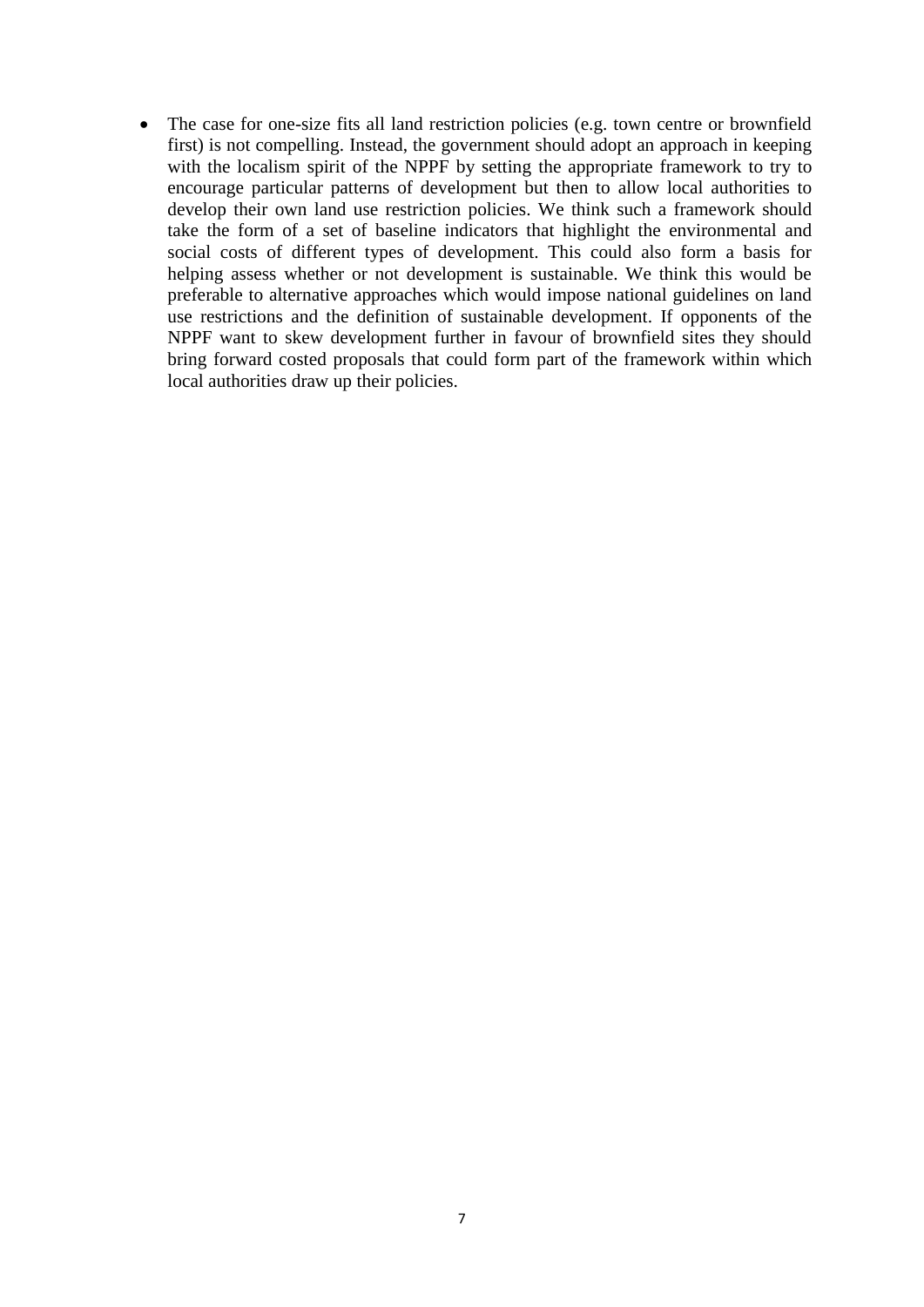#### **References**

- Cheshire, P. and S. Sheppard (2005). 'The Introduction of Price Signals into Land Use Planning Decision-Making: A Proposal'. Urban Studies 42(4): 647-663.
- Council for the Protection of Rural England (2011). *What We Want to See in the National Planning Policy Framework*. London, CPRE.
- Department of Communities and Local Government (2011a). *Community Infrastructure Levy: An Overview*. Department of Communities and Local Government. London.
- Department of Communities and Local Government (2011b). *Draft National Planning Policy Framework*. Department of Communities and Local Government. London.
- Department of Communities and Local Government (2011c). *Local Government Resource Review: Proposals for Business Rates Retention - Consultation*. Department of Communities and Local Government. London.
- Department of Communities and Local Government (2011d). *A Plain English Guide to the Localism Bill*. Department of Communities and Local Government. London.
- Gibbons, S., S. Mourato and G. Resende (2011). 'The Amenity Value of English Nature: A Hedonic Price Approach'. SERC Discussion Paper No.74. London, SERC.
- Larkin, K., Z. Wilcox, and C. Gailey. (2011). *Room for Improvement: Creating the Financial Incentives Needed for Economic Growth*. London, Centre for Cities.
- Leunig, T. (2007). *In My Back Yard: Unlocking the Planning System*. London, Centre Forum.
- Nathan, M. and H. G. Overman (2011). 'What We Know (and Don't Know) About the Links Between Planning and Economic Performance'. SERC Policy Paper No.10. London, SERC.

National Trust (2011). *Planning for People*. Swindon, National Trust.